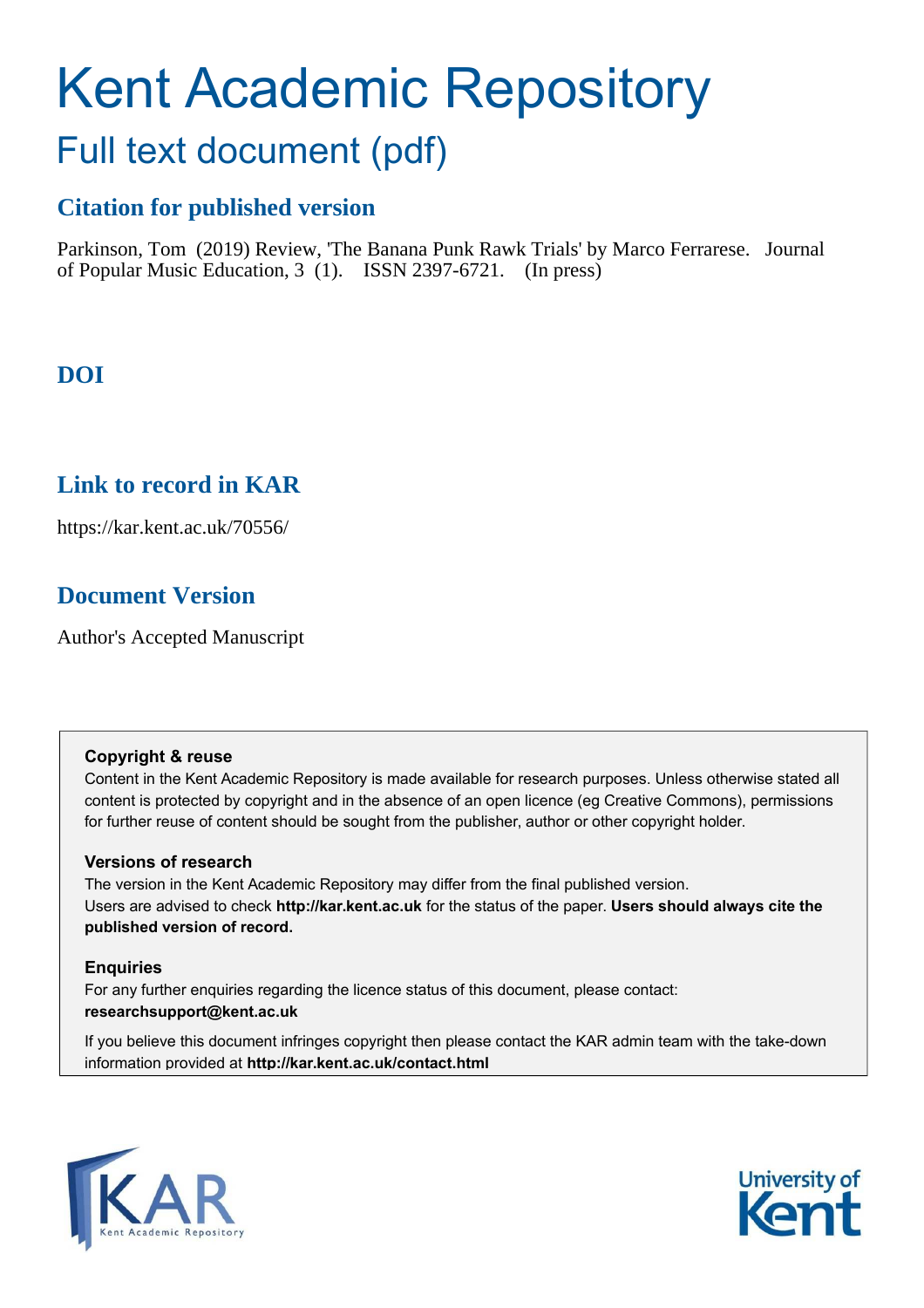*The Banana Punk Rawk Trials* is best located within the 'third space' literature that sits between academic and popular writing on subcultures. Ferrarese is described in the blurb as a 'metalpunkthropologist', and the writing here shifts across a number of registers, from gonzo journalism, through travel writing (Ferrarese has contributed to Lonely Planet guidebooks), narrative ethnomusicology, auto-ethnography and even short bursts of sober sociocultural critique here and there. For the most part however, the prose is weighted towards the less formal end of this continuum. Ferrarese makes clear from the outset that the book is as much about himself as it is about the musical milieux he passes through, or the musical genres and phenomena he sets out to understand and define. Accordingly, Ferrarese's personality is writ large, and his irrepressible *joie the vivre* is for the most part endearing; his frequent flights of self-aggrandisement are usually (if not always) offset with a punchline at his own expense, and he sends up his own pomposities and Eurocentric assumptions throughout. Indeed, Ferrarese's own gradual education and enculturation serves as a narrative device through which the reader can vicariously discover and explore the complexities of Malaysian societal mores, and their impact on the subcultures he investigates.

One of Ferrarese's stated aims is to address a perceived neglect of Malaysia's extreme music scenes within global metal and punk studies. He gives a brief but persuasive historical account of Malaysia's musical heritage, highlighting longstanding and buoyant hard rock and metal scenes across the country, despite the conservative government and sociocultural climate. We learn that Ferrarese arrived in South East Asia from Italy in 2009, having not played guitar for several years. Formerly of the band The Nerds, he had become frustrated with the tired metal and punk scenes of Europe and North America and moved to South East Asia to travel and teach Italian. Despite his initial determination not to engage in music again, he ultimately fails to suppress his latent inner rocker, and before long he has joined a band in Penang, Malaysia, with whom he reconciles his passions for extreme music and insalubrious travel into the subcultural backwaters of South East Asia. This happy symbiosis is conveyed using the unwieldy metaphor of a pair of dirty underpants; to paraphrase, where the callow Western gap year student will put their dirty briefs in the laundry bin out of sight, the true adventurer will thrust their nostrils into the gusset and inhale deeply, because 'it's a real high, [...] a glimpse of the world through the rear view mirror, an angle that most eyes leave unduly unnoticed. [...] Think of it: you can't see the whole picture if you fail to enjoy the fine details [...] that hide in the cracks'.

Metaphors such as this are routinely flogged to death throughout the book. At times it's impossible not to share in Ferrarese's enthusiasm as he does so, but elsewhere his comparisons and turns of phrase are as uncomfortable as they are arguably unnecessary. Readers familiar with (non-academic) punk writing will no doubt take this sort of thing in their stride, but given the broad readership of this journal it feels appropriate to issue a warning in this regard: Ferrarese is an abrasive storyteller and his writing is frequently and wantonly offensive.

The main narrative begins with Ferrarese's first gig with WEOT SKAM, a week after joining the band, and follows the band as they drive and fly to various places throughout Malaysia to play shows in unlikely locations, with varying success. Malaysia, we learn, has advantages and disadvantages when it comes to accessing and performing extreme music. Ferrarese is please to discover that most towns across the country have well-appointed practice studios that can be rented by the hour, replete with good quality amps and drum kits. These are usually housed in the top floors of shopping centres and serve as hubs of subcultural activity, and the scenes are for the most part dedicated and inclusive, and thrive on enthusiasm and goodwill. On the other hand, there are very few venues of the kind typical in Western countries, and hiring large performance spaces is prohibitively expensive; renting a hall for a day costs the equivalent of a month's rent. This impacts upon programming, as